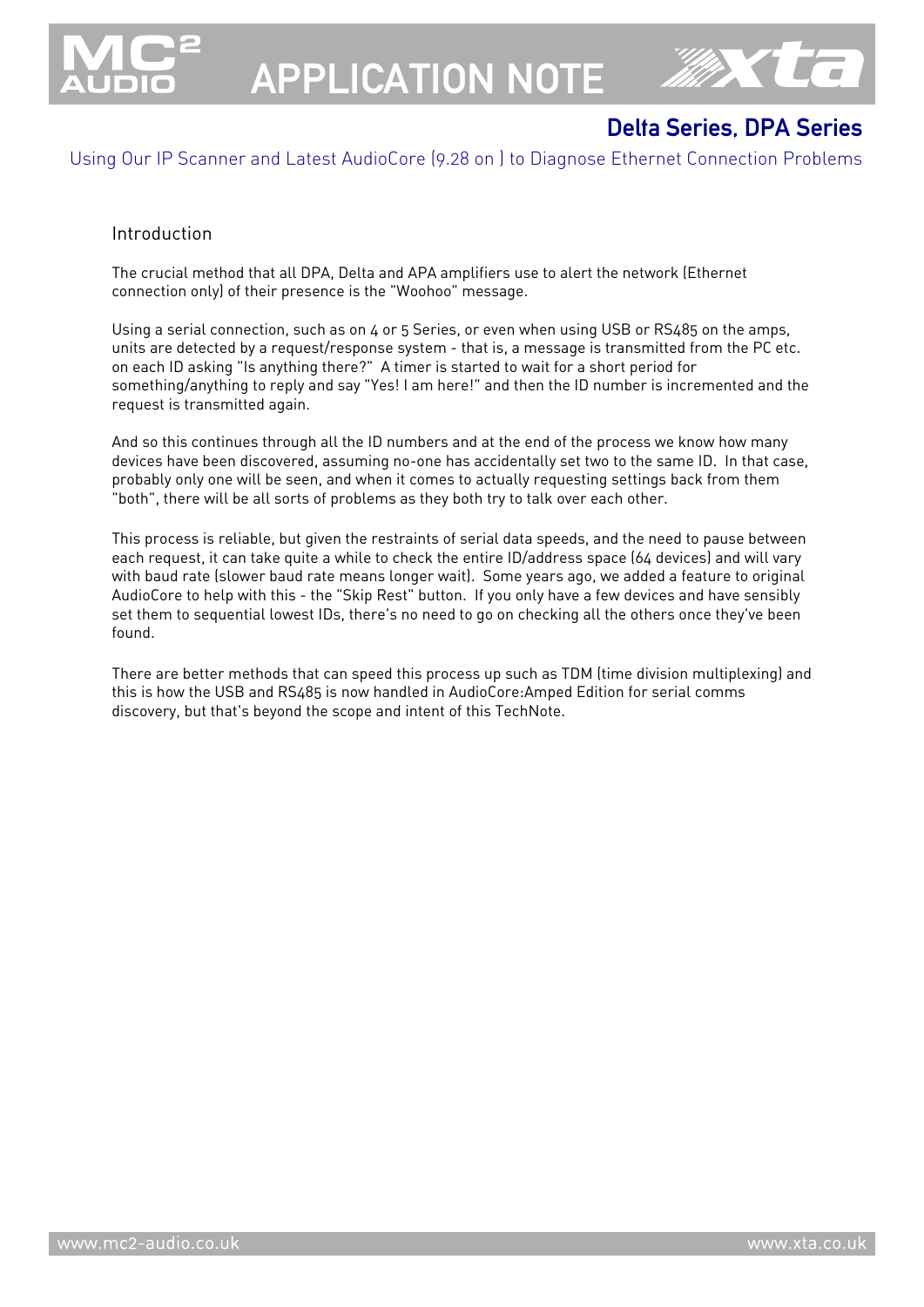#### Addressing the Issue of Discovery

The process of being recognised on a Ethernet/IP based system works differently. Instead of a request/response system, which, given the way devices are addressed with 32-bit addresses (TCP V4), this gives over 4 billion possible requests. Given that sort of potential range, theoretically you could be waiting somewhere in the region of 32 YEARS to check the lot.\*

So, instead, when an amplifier is connected to a network, it will begin to broadcast a short message to say it's there, every three seconds or so - its "Woohoo" message. This is sent out as a UDP type message as opposed to a TCP type message - you don't need to know much more about that right now - UDP is basically a less complex method of getting your voice heard without getting bogged down in protocols, error checking and handshaking - you can read more here if you're a glutton for detail.

When you start AudioCore, it uses two processes to work out what is out there, happening while the splash screen is being displayed. Depending on the connection settings (Comms menu in AudioCore) it will either be listening out for UDP "Woohoo" messages from amps, and/or the traditional (albeit updated TDM version) "are you there" request and response. As a side note - to speed up the initial scan, if you only using an Ethernet connection, select this as the connection setting so every time you start AudioCore it only searches this way.

|      | XTA AudioCore Windows Application V9.28 Build 2475 (Delta V 1.25)(DPA V 1.25)(APA V 2.20) |    |   |             |   |                |           |  |
|------|-------------------------------------------------------------------------------------------|----|---|-------------|---|----------------|-----------|--|
| File | Comms<br>View<br>Help                                                                     |    |   |             |   |                |           |  |
| √    | IP Connection + RS485 Relays                                                              | 42 | R | <b>Fill</b> | ă | <b>On Line</b> | [Refresh] |  |
|      | <b>IP Connection Only</b>                                                                 |    |   |             |   |                |           |  |
|      | <b>RS485 / USB</b>                                                                        |    |   |             |   |                |           |  |
|      |                                                                                           |    |   |             |   |                |           |  |
|      |                                                                                           |    |   |             |   |                |           |  |
|      |                                                                                           |    |   |             |   |                |           |  |

Select "IP Connection Only" if all your amps are on Ethernet for faster start-up.

What if you switch on all your amps together, and they all start broadcasting at the same time? aren't the "Woohoo" messages just going to clash, like they would if two units are on the same ID? Well, yes, and no... There is the potential for them to overlap, and if this happens and a collision is detected, some clever protocol and negotiating takes place within the Ethernet controllers to adjust the timings and prevent this happening repeatedly. Also, as the amps also have to request their IP addresses from the DHCP server (hopefully running somewhere on your network, probably in your router), these addresses will be doled out sequentially so this in process in itself introduces random useful delays preventing the "Woohoo"s from happening on top of each other.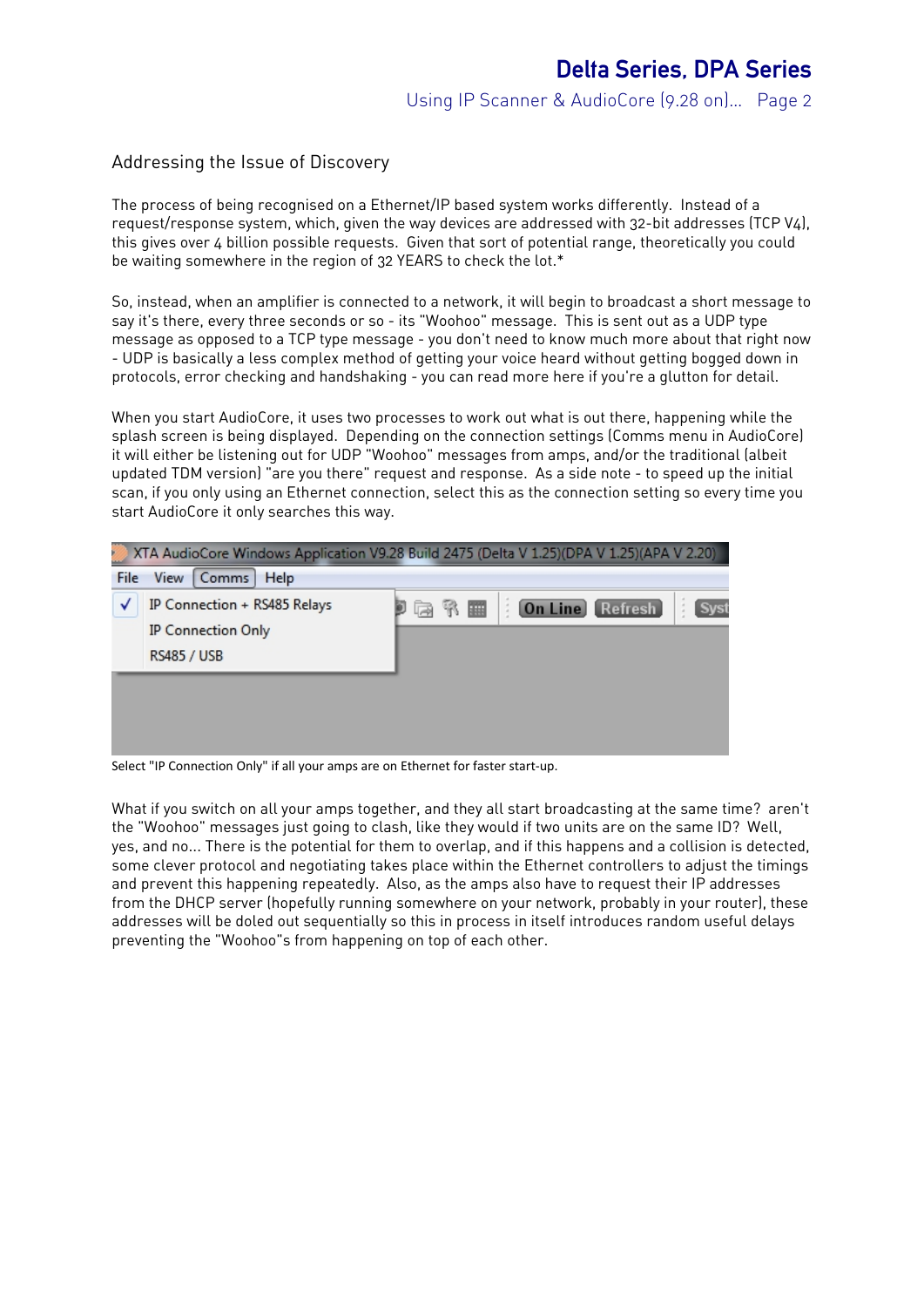## AudioCore Discovers Everything

Assuming all the amplifiers on the network are set to different IDs, have Ethernet selected as their Interface type, and are physically connected to the network on their control port, then in most circumstances, discovering them in AudioCore should be seamless. However, it's easy to introduce problems which can be difficult to track down.

| Communictaion Channel >>>> Local Area Connection => 192 : 168 : 16 : 28 | $\overline{\mathbf{x}}$                          |
|-------------------------------------------------------------------------|--------------------------------------------------|
|                                                                         | Select Adaptor                                   |
| 6 Units found                                                           | Scan System (Realtek PCIe GBE Family Controller) |
| All Units present and correct.<br>-------------------------------       |                                                  |
| <b>Build from Connected Units</b>                                       | Include:                                         |
| Send Settings to Units                                                  | <b>Memories</b><br>⊽<br>Groups                   |
| Get Settings from Units                                                 |                                                  |
|                                                                         | Cancel                                           |
|                                                                         |                                                  |

All amps found successfully - start from scratch, download, upload...

## AudioCore Doesn't…so check the basics first

1) Is the amp not appearing powered up? I know that sounds very patronising, but remember, in the case of APA amps - the screen and meters will OFF when the amp is in standby so there's not much to show you that power is applied - is the power button lit OK? All amps can be detected whilst they're in standby of course...

2) Is the Ethernet connection OK? Again - obvious stuff, but we all know those cables have fragile locking tabs, and they can fall out a lot easier than they really should if the tab is broken or missing. For APA the network LED below the LCD will be illuminated if all is well. Check cables, and that you're in the correct socket - if you've Dante fitted, there are three to feel for if you're doing this blind, and two of these are for network audio only!

3) Have you selected the correct interface type? APA is a no-brainer - it's Ethernet or nothing. Delta and DPA though, you're a lot more choice. They need to have their External Interface Mode set to either "Ethernet Only" OR "Ethernet or USB". In the case of "Ethernet or USB", make sure you've not got a USB cable plugged into the unit at the same time [or at least the other end of it's not connected to a computer] as USB takes precedence over Ethernet so you'll only ever see this amp [actually, you could see the rest if they're on an RS485 relay but we are assuming they're not or you'd not be having this problem!]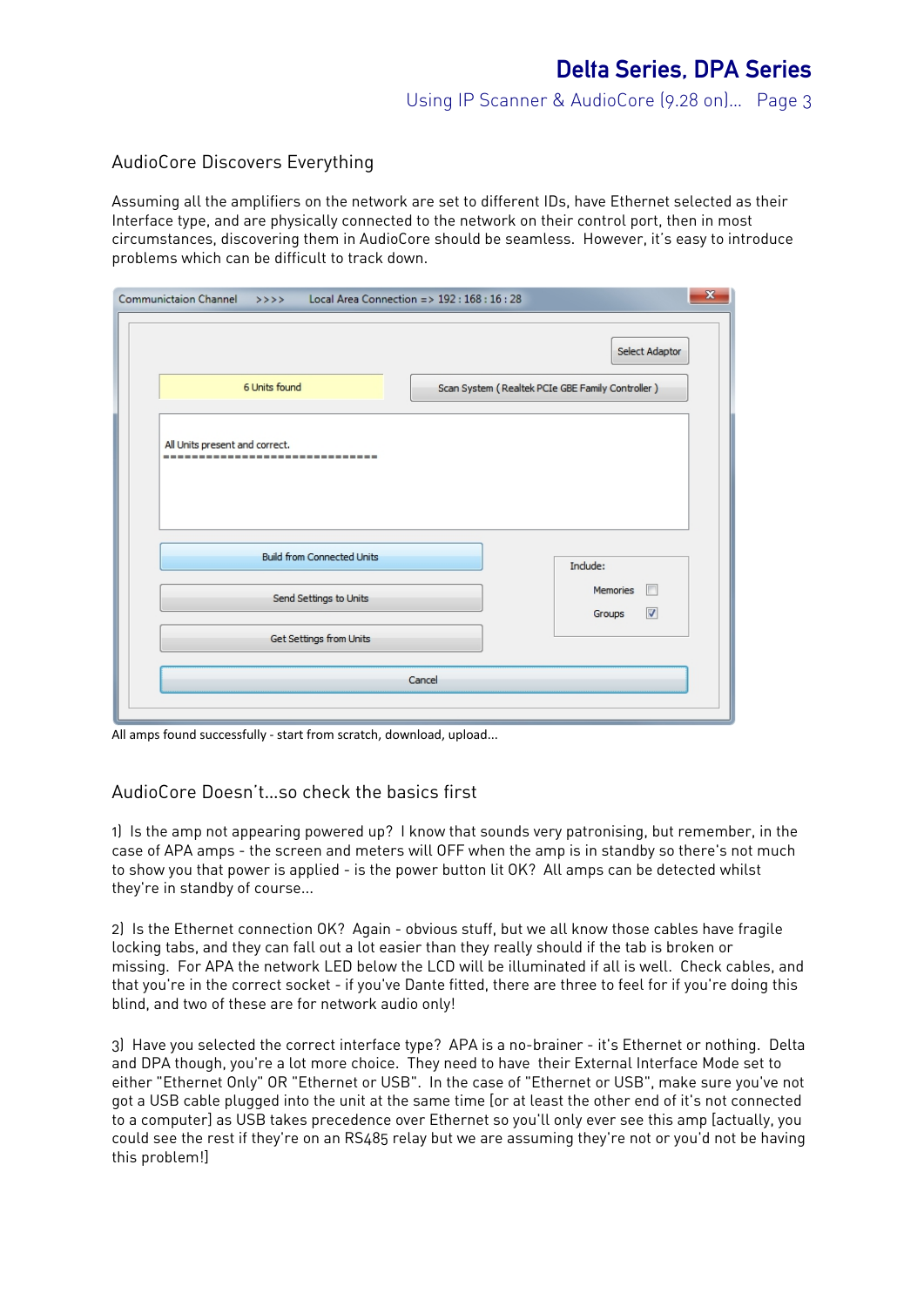## Something Else Is Wrong!

If you have a unit missing, or you see this in AudioCore:

| Communictaion Channel >>>> Local Area Connection => 192 : 168 : 16 : 28 | $\mathbf{x}$                                                       |
|-------------------------------------------------------------------------|--------------------------------------------------------------------|
| 6 Units Initially found                                                 | Select Adaptor<br>Scan System (Realtek PCIe GBE Family Controller) |
| System Changed Detected. Rescan System.<br>$=$ $=$ $=$                  |                                                                    |
| Build from Connected Units                                              | Include:<br>F<br><b>Memories</b>                                   |
| Send Settings to Units<br>Get Settings from Units                       | $\overline{\mathbf{v}}$<br>Groups                                  |
|                                                                         | Cancel                                                             |

System Change Detected. Rescan System. Erm...

Check your Ethernet settings - start if at all possible, and unless you've a good reason not to - with RS485 Relay OFF, Remote ID as low possible - or sequential from 1 if a lot of amps on the system, and make sure you've not selected an ID with "s" after the number - these are "shadow" IDs are will not respond in this configuration. Set IP Mode to DHCP/Auto and IP Speed to Auto.

In a big system or if you've not got all the amps nearby, this can be a bit of a time consuming process, so here's where the IP scanner comes into its own.

Download the IP scanner here. It's a zipped up exe file so just unzip it and run it. There's no install it's very quick.

You'll probably be intercepted the first time you run it and asked about security for access to networks - **always grant permission** - as if you don't it won't work and the process of getting this one-time decision reversed is a bit tedious.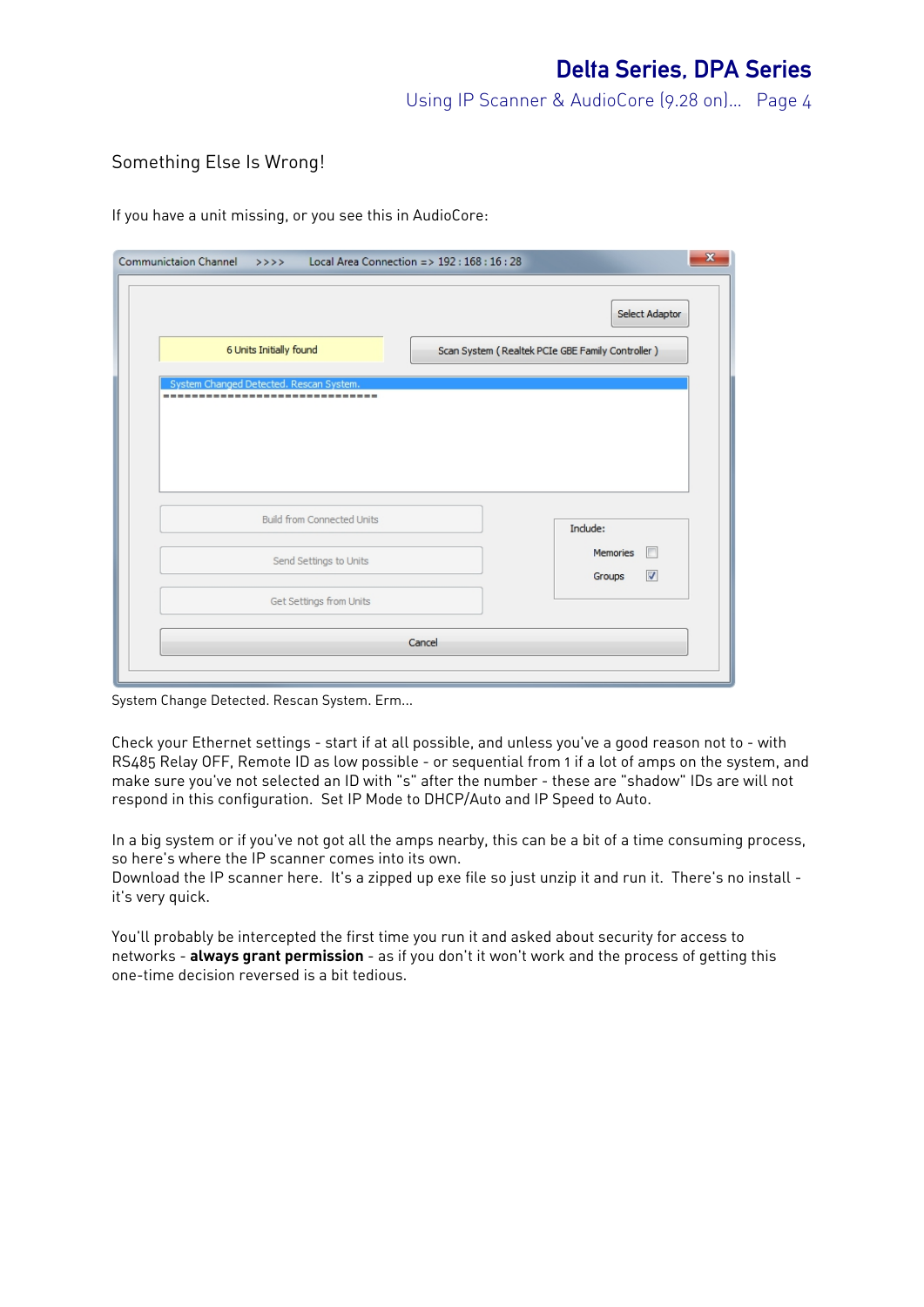# Delta Series, DPA Series

Using IP Scanner & AudioCore (9.28 on)… Page 5

| Messages                                                                                                                                                                                                                                                                                                                                                                                                                                                                                          |    |                                                                                                                                                                                                                                                                                       |                                                                                                                                                                                                   |                                                                                            |   |    | Network Adaptor List            |                                                                                            |                             |
|---------------------------------------------------------------------------------------------------------------------------------------------------------------------------------------------------------------------------------------------------------------------------------------------------------------------------------------------------------------------------------------------------------------------------------------------------------------------------------------------------|----|---------------------------------------------------------------------------------------------------------------------------------------------------------------------------------------------------------------------------------------------------------------------------------------|---------------------------------------------------------------------------------------------------------------------------------------------------------------------------------------------------|--------------------------------------------------------------------------------------------|---|----|---------------------------------|--------------------------------------------------------------------------------------------|-----------------------------|
| Woohoo XTA APA-4E8 Here :Harry<br>(2)<br>Woohoo XTA Delta80 Here :Device MC2 Delta 80<br>Woohoo XTA APA-4E6 Here :Dusty-34:<br>Woohoo XTA DPA 100 Here :Device XTA DPA 100<br>Woohoo Aura D80 Here :Device Aura D80<br>Woohoo DA D80DSP Here :Device DA D80DSP<br>Woohoo XTA APA-4E8 Here :Kanye-11<br>$\cdot$ 1.<br>Woohoo XTA APA-4E8 Here :Harry<br>$\sim$<br>Woohoo XTA Delta80 Here :Device MC2 Delta 80<br>Woohoo XTA APA-4E6 Here :Dusty-34:<br>Woohoo XTA DPA100 Here :Device XTA DPA 100 | m. | $IP = 192:168:16:36$<br>: IP = $169:254:5:1$<br>$IP = 192:168:16:32$<br>: IP = $192:168:16:19$<br>$IP = 192:168:16:37$<br>$\cdot$<br>: IP = $192:168:16:39$<br>$IP = 192:168:16:34$<br>$IP = 192:168:16:36$<br>: IP = $169:254:5:1$<br>$IP = 192:168:16:32$<br>: IP = $192:168:16:19$ | Serial No: 780<br>Serial No: 261<br>Serial No: 1<br>Serial No: 5<br>Serial No: 212<br>Serial No: 214<br>Serial No: 578<br>Serial No: 780<br>Serial No: 261<br>Serial No: 1<br>Serial No: 5 ID: 25 | ID: 10<br>ID: 1<br>ID: 9<br>ID: 25<br>ID: 4<br>ID: 2<br>ID: 20<br>ID: 10<br>ID: 1<br>ID: 9 | ۰ | IP | 192:168:16:28<br>169:254:217:27 | Type<br>Realtek PCIe GBE Family Controller<br>ASIX AX88772 USB2.0 to Fast Ethernet Adapter | Status<br>Up<br><b>Down</b> |
| Found Units = 7<br>Woohoo XTA Delta80 Here :Device MC2 Delta 80<br>Woohoo Aura D80 Here :Device Aura D80<br>Woohoo DA D80DSP Here :Device DA D80DSP<br>Woohoo XTA APA-4E8 Here :Kanye-11<br>Woohoo XTA APA-4E8 Here :Harry<br>Woohoo XTA APA-4E6 Here :Dusty-34:<br>Woohoo XTA DPA100 Here :Device XTA DPA 100                                                                                                                                                                                    |    | : IP = $169:254:5:1$<br>$IP = 192:168:16:37$<br>: $IP = 192:168:16:39$<br>$IP = 192:168:16:34$<br>$IP = 192:168:16:36$<br>$IP = 192:168:16:32$<br>$;$ IP= 192:168:16:19                                                                                                               | Serial No: 261<br>Serial No: 212<br>Serial No: 214<br>Serial No: 578<br>Serial No: 780<br>Serial No: 1<br>Serial No: 5 ID: 25                                                                     | ID: 1<br>ID: 4<br>ID: 2<br>ID: 20<br>ID: 10<br>ID: 9                                       |   |    | Restart                         | Stop                                                                                       |                             |

All that Woohoo-ing captured...

Make sure AudioCore is OFFLINE, or CLOSED. Once amplifiers have been detected in AudioCore, they stop broadcasting their "Woohoo" messages. The left hand pane shows all the network adaptors found on the computer. This will include Wifi adaptors and Bluetooth in some cases. Bluetooth is obviously not important, but in case you've got Wifi and a wired network running at the same time, any amps on Wifi should show up as well.

The top pane on the left hand side updates in real time as "Woohoo" messages are received, and the coloured blocks denote what network they have been received on. Unless you are doing something particularly clever with amplifiers on different physical networks, you should see everything in one colour. The bottom pane on the left hand side will populate with the list of all units that have been discovered - the total is shown just above this - quicker than having to count the list if it's long.

#### Discovering…the mistake

If there are units missing in AudioCore and they show up in the IP Scanner, check the settings carefully - chances are they are accidentally set to Static IP address instead of "DHCP/Auto" - check out the Delta 80 on ID1 above and look at its IP address, compared to all the others.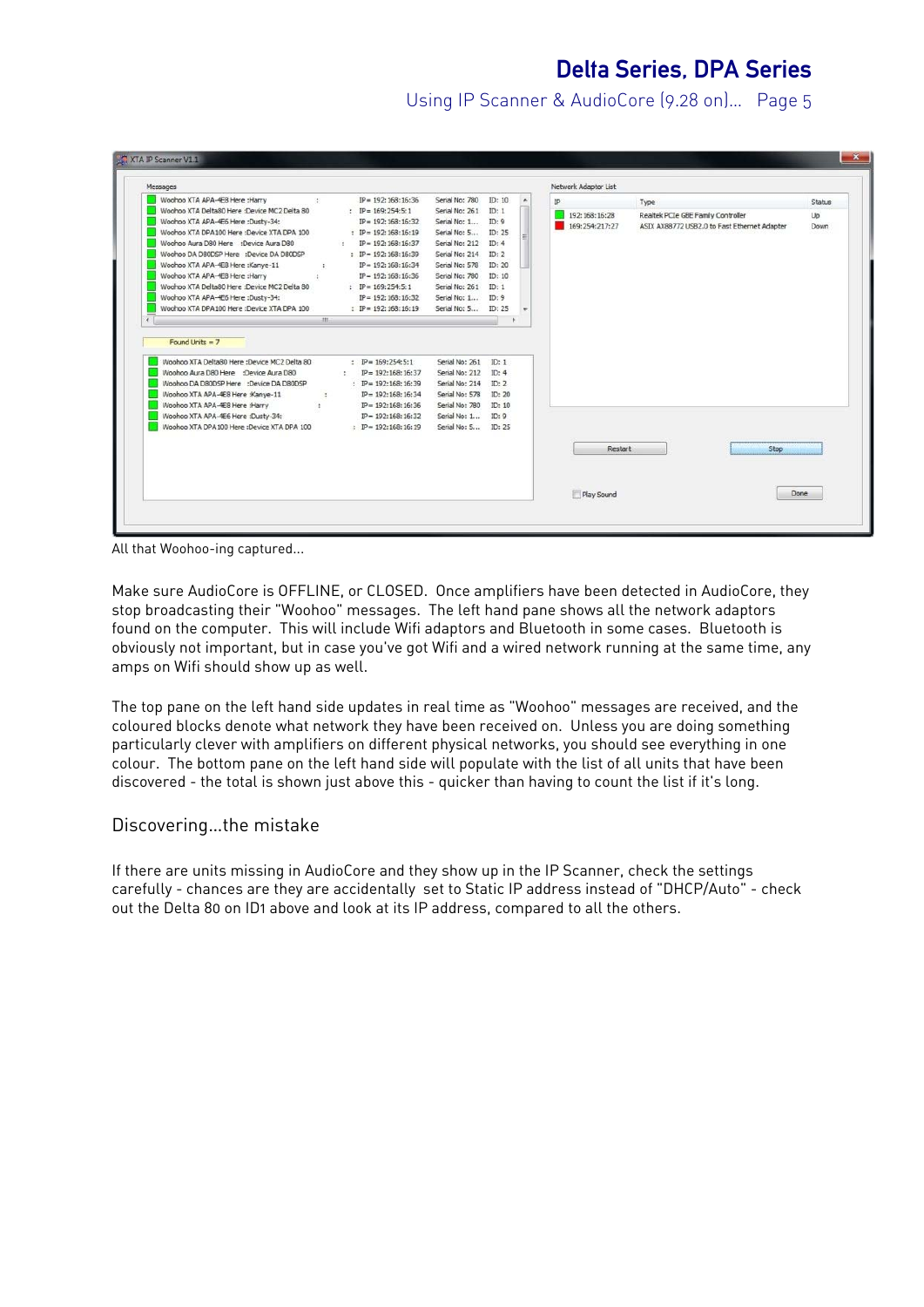# Delta Series, DPA Series

Using IP Scanner & AudioCore (9.28 on)… Page 6

| Woohoo XTA APA-4E8 Here :Harry                                                                                                                                                                                                                                                                                                                                                                                                                       |                                                                  |                                                                                                                                                                                                                                                                                                   |                                                                                                                                                                                                                                                                   |  | Network Adaptor List                         |                                                                                            |                                           |
|------------------------------------------------------------------------------------------------------------------------------------------------------------------------------------------------------------------------------------------------------------------------------------------------------------------------------------------------------------------------------------------------------------------------------------------------------|------------------------------------------------------------------|---------------------------------------------------------------------------------------------------------------------------------------------------------------------------------------------------------------------------------------------------------------------------------------------------|-------------------------------------------------------------------------------------------------------------------------------------------------------------------------------------------------------------------------------------------------------------------|--|----------------------------------------------|--------------------------------------------------------------------------------------------|-------------------------------------------|
| Woohoo XTA Delta80 Here :Device MC2 Delta 80<br>Woohoo XTA APA-4E6 Here :Dusty-34:<br>Woohoo XTA DPA 100 Here :Device XTA DPA 100<br>Woohoo Aura D80 Here :Device Aura D80<br>Woohoo DA D80D5P Here :Device DA D80D5P<br>Woohoo XTA APA-4E8 Here :Kanye-11<br>Woohoo XTA APA-4E8 Here :Harry<br>Woohoo XTA Delta80 Here :Device MC2 Delta 80<br>Woohoo XTA APA-4E6 Here :Dusty-34:<br>Woohoo XTA DPA 100 Here :Device XTA DPA 100<br>Found Units = 7 | <b>SEC</b><br><b>Contract Contract</b><br><b>Contract Street</b> | $IP = 192:168:16:36$<br>$IP = 169:254:5:1$<br>$IP = 192:168:16:32$<br>: IP = $192:168:16:19$<br>$IP = 192:168:16:37$<br>$IP = 192:168:16:39$<br>$IP = 192:168:16:34$<br>$IP = 192:168:16:36$<br>$IP = 169:254:5:1$<br>$IP = 192:168:16:32$<br>$P = 192:168:16:19$<br>and the contract of the con- | Serial No: 780 ID: 10<br>Serial No: 261 ID: 1<br>Serial No: 1 ID: 9<br>Serial No: 5 ID: 25<br>Serial No: 212 ID: 4<br>Serial No: 214 ID: 2<br>Serial No: 578 ID: 20<br>Serial No: 780 ID: 10<br>Serial No: 261 ID: 1<br>Serial No: 1 ID: 9<br>Serial No: 5 ID: 25 |  | <b>IP</b><br>192:168:16:28<br>169:254:217:27 | Type<br>Realtek PCIe GBE Family Controller<br>ASIX AX88772 USB2.0 to Fast Ethernet Adapter | <b>Status</b><br><b>Up</b><br><b>Down</b> |
| Woohoo XTA Delta80 Here :Device MC2 Delta 80<br>Woohoo Aura D80 Here :Device Aura D80<br>Woohoo DA D80DSP Here :Device DA D80DSP<br>Woohoo XTA APA-4E8 Here :Kanye-11<br>Woohoo XTA APA-E8 Here :Harry<br>Woohoo XTA APA-E6 Here :Dusty-34:<br>Woohoo XTA DPA 100 Here :Device XTA DPA 100                                                                                                                                                           | $-2$<br><b>Service State</b>                                     | : IP= $169:254:5:1$<br>$IP = 192:168:16:37$<br><b>British</b><br>: $IP = 192:168:16:39$<br>$IP = 192:168:16:34$<br>$IP = 192:168:16:36$<br>$IP = 192:168:16:32$<br>$: IP = 192:168:16:19$                                                                                                         | Serial No: 261 ID: 1<br>Senal No: 212 ID: 4<br>Serial No: 214 ID: 2<br>Serial No: 578 ID: 20<br>Serial No: 780 ID: 10<br>Serial No: 1 ID: 9<br>Serial No: 5 ID: 25                                                                                                |  | Restart                                      | <b>Stop</b>                                                                                |                                           |

Make sure all IP addresses fall within the same address range - so not like this...

Notice how they all start 192:168:16:??? Notice how the Delta 80's is different - 169:254:5:1? An address starting 169:254...is normally an auto generated address that the unit comes up with if it can't connect to an DHCP server, or if it's set to static IP. Set IP Mode to "DHCP/Auto" via the front panel of the amp in question and restart the IP scan.

## What Else Could Go Wrong?

As with older units which worked over serial comms, there's still an ID number to contend with and setting this incorrectly can cause problems that can seem obscure within AudioCore. Make sure all the ID numbers retrieved using the scanner are different - any set the same will cause AudioCore to behave unpredictably - the amps will be detected, but the retrieval of their settings will not work.